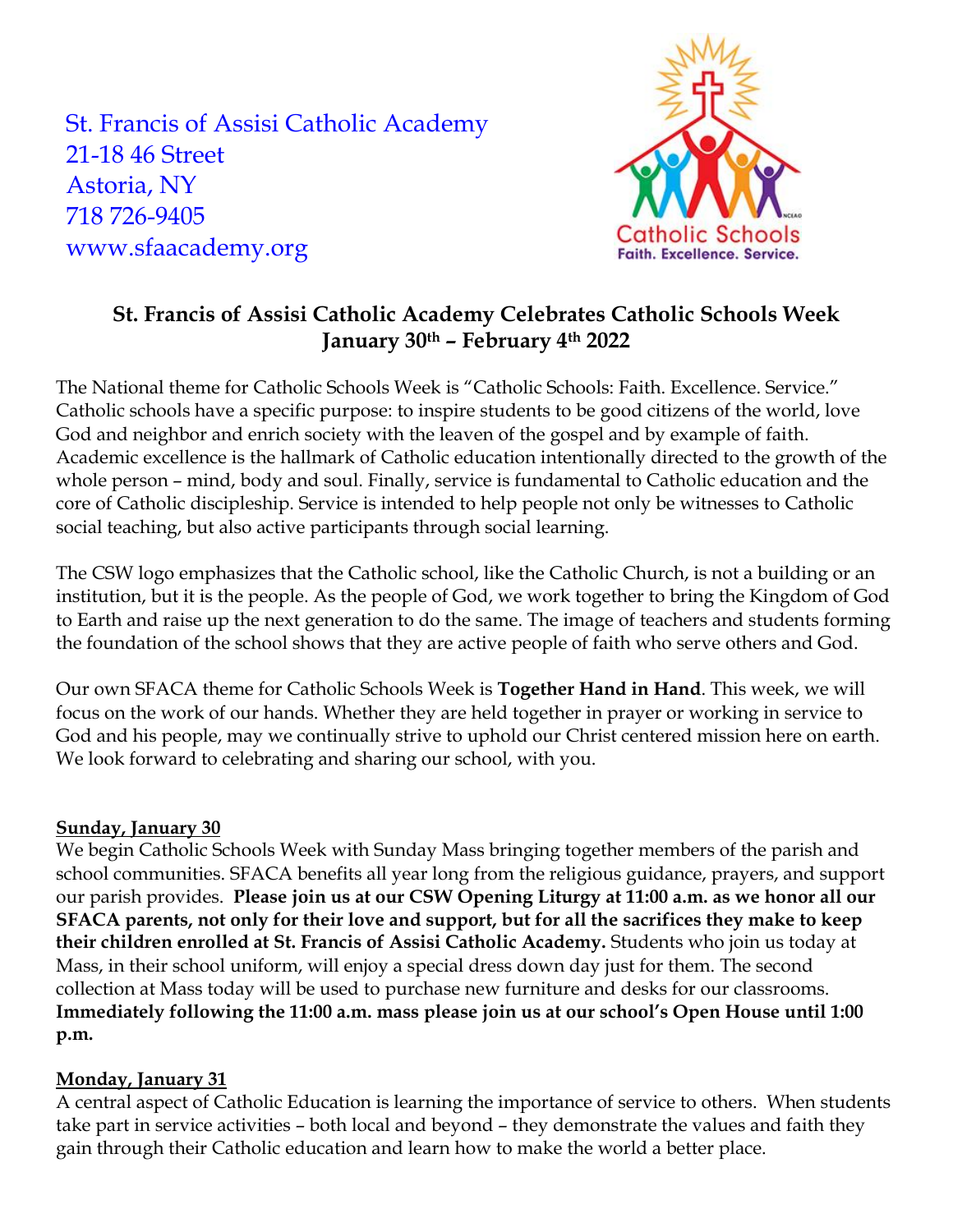**For our service project this year, SFACA will make a donation to God's Love We Deliver.** The mission of God's Love We Deliver is to improve the health and well-being of men, women, and children living with, cancer, cardiovascular disease, kidney disease and other terminal illnesses by alleviating hunger and malnutrition. This charitable organization prepares and delivers nutritious, high-quality meals to people in the NYC area who, because of their illness, are unable to provide or prepare meals for themselves. **Please support this noteworthy cause which will continue for the entire week.** Donations from each class will be counted daily and the class with the most money at the end of the week will enjoy an ice cream celebration. Please see details in our separate God's Love We Deliver Flyer. **Today is also Pajama Day! Children may purchase pancakes and dress in their coziest PJ's. As a treat, hot chocolate and chocolate milk (younger grades) will be offered to all.** 

### **Tuesday, February 1**

Today is National Appreciation Day for Catholic Schools. We pray for the continued success of Catholic Schools across our nation. In a special way we pray for our own Catholic School as we strive to prepare students to appreciate the value of service to others**. Today is Super Hero Day and the students may dress up as their favorite Super Hero.** Our own SFACA Super Heroes will continue to raise money for God's Love We Deliver. Today, PDHP invites you to join a virtual workshop at 10:00 "So That's What you Meant to Say": Clear Communication in a Digital World. Please see separate flyer for details. **There will be an Open House for NEW FAMILIES today from 3:00 - 4:00 p.m. for grades K - 4. Please call the school to schedule a tour.**

# **Wednesday, February 2**

Today, we celebrate our students by planning entertaining and meaningful activities for them to enjoy. We recognize that a pathway to success includes time for both work and play. **Today students will enjoy a Burger King lunch and celebrate 2/2/22 by dressing in a classroom theme which highlights how we are all the same.** Please refer to the grade specific 2/2/22 details which will be given to you by your child's classroom teacher.

#### **Thursday, February 3**

Catholic schools prepare children to succeed by using their God-given talents to the fullest extent throughout their lives. CSW offers an opportunity for students to explore the many life paths that enable them to use their talents well. Today, on the feast of St. Blaise, students in grades K-8 will get their throats blessed. Please join PDHP for a virtual evening of Big Borough, Family Fun Night at 7:00pm for a fun night of family bonding and games. See separate flyer for details. **Today grades 6, 7, and 8 will share their Wax Museum creations in Msgr. Campbell Hall at 2:00 p.m. We invite parents of grades 6, 7, and 8 to join us and witness the student's multi-faceted God given talents. Kindly remember to wear your mask and adhere to all social distancing guidelines. Students will be placed in grade level, socially distant groups. There will also be an Open House for NEW FAMILIES today from 3:00 - 4:00 p.m. for grades 5 - 8. Please call the school to schedule a tour.**

# **Friday, February 4**

Today we celebrate our teachers who are the backbone of Catholic Schools. On this day, schools honor teachers, as well as staff, who support the school in its all important work**.** We thank God for our talented and dedicated faculty and staff. **To close our Catholic Schools Week please pray with us as at our closing liturgy, at 11:00 a.m.** Today, in a special way, we pray for Msgr. Maresca as he celebrates 44 years of priesthood. Please join us as we also pray for the continued success of our students and the growth and prosperity of our school. Dismissal today, for grades K-8, will be at 12:30 p.m. We thank the many parents, grandparents, alumni, parishioners, and Academy Board Members who provide volunteer service**.** We are all so grateful for each one of you.